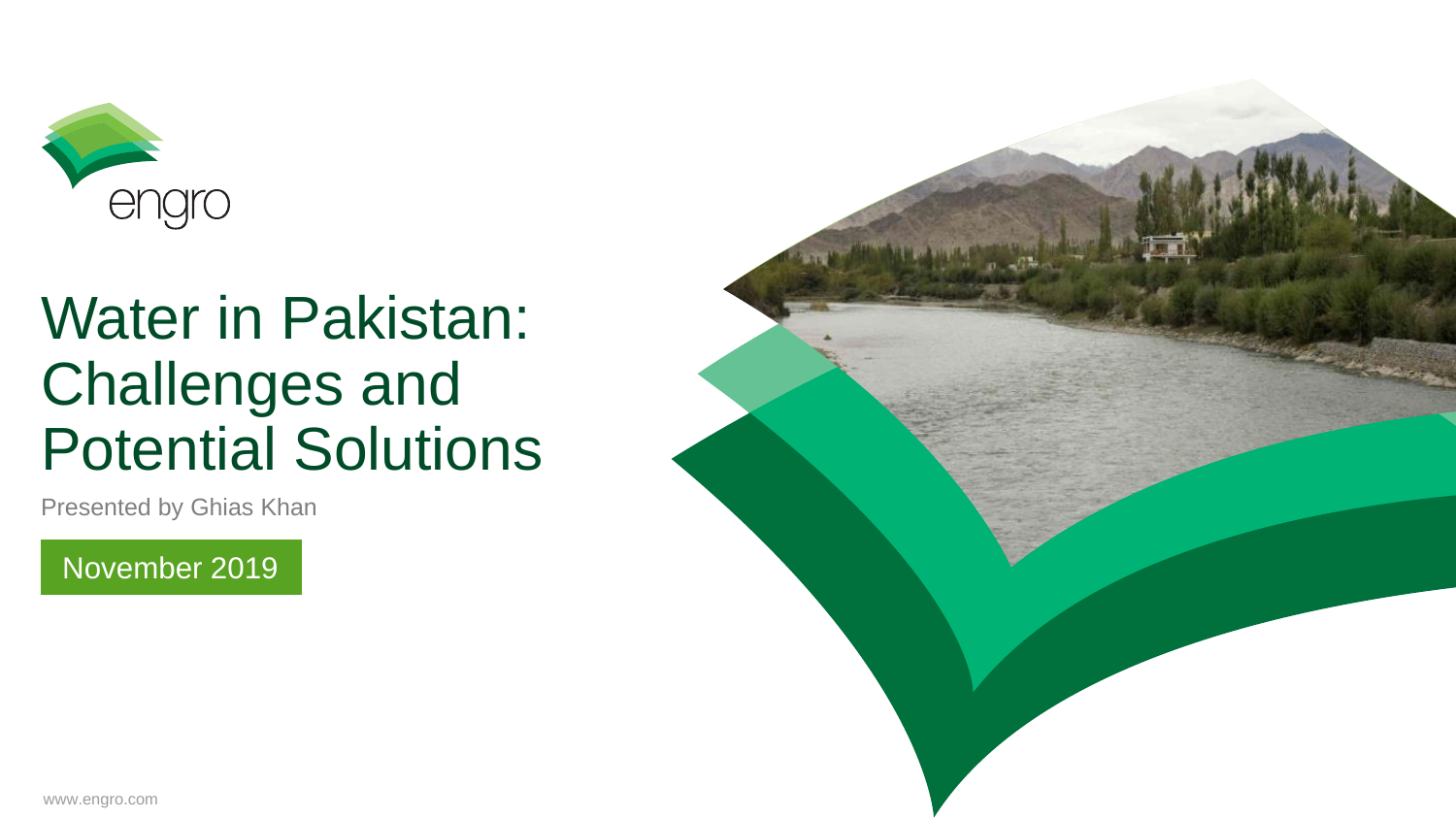**Overview: 92% of Pakistan's water is deployed in Agriculture, although this only generates ~1% of water revenue**



1 Includes revenue for the government and private tankers

www.engro.com 2 Source: UNDP, World Bank JICA, Provincial Budget Documents, Pakistan Bureau of Statistics, Survey of Pakistan 2017, KWSB, WASA Faisalabad, WASA Rawalpindi, WASA Multan, Urban Policy Unit – KPK, CDC Islamabad, PSLM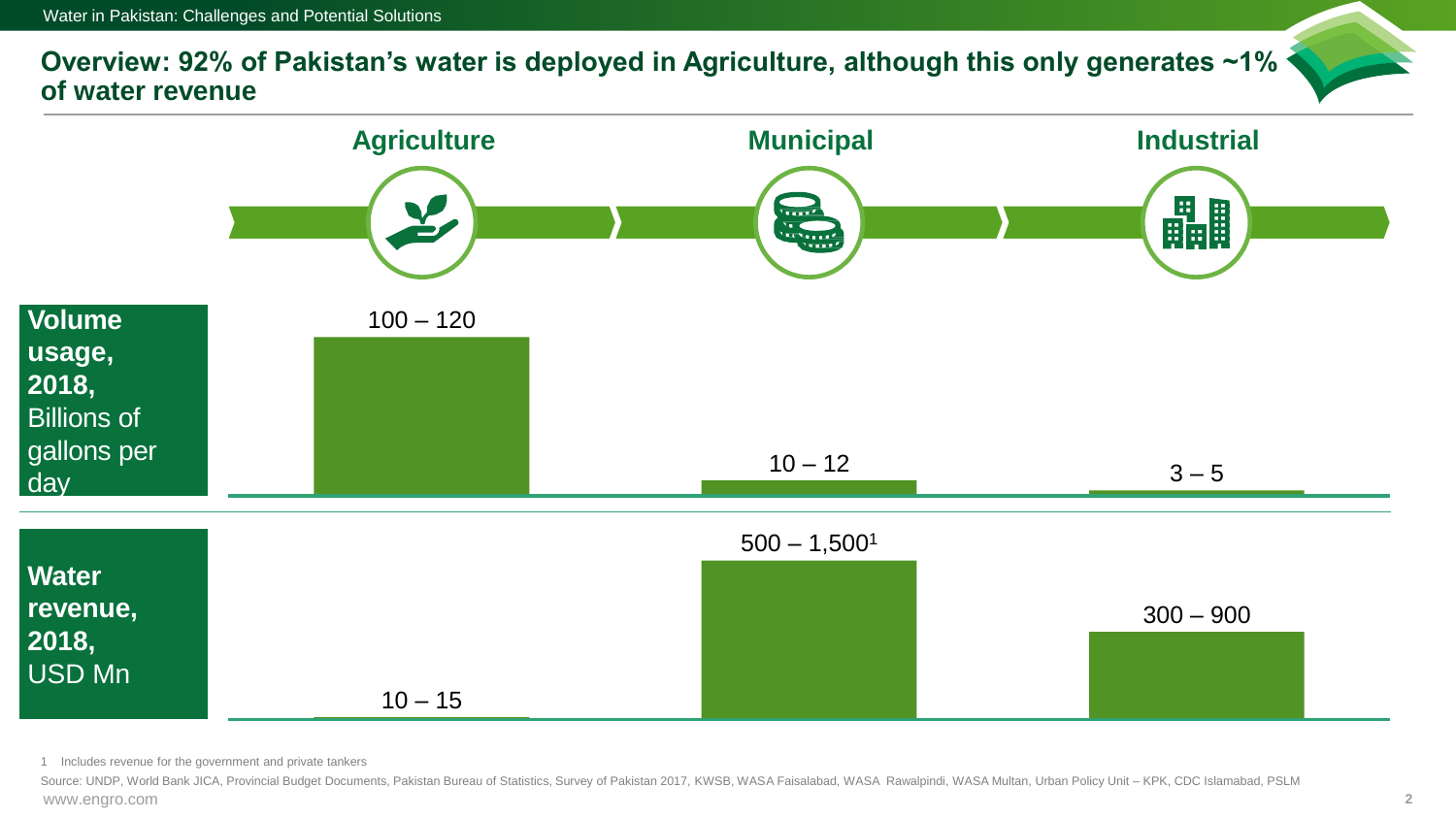

## <span id="page-2-0"></span>**Challenges in the water sector**

[Potential solutions](#page-8-0)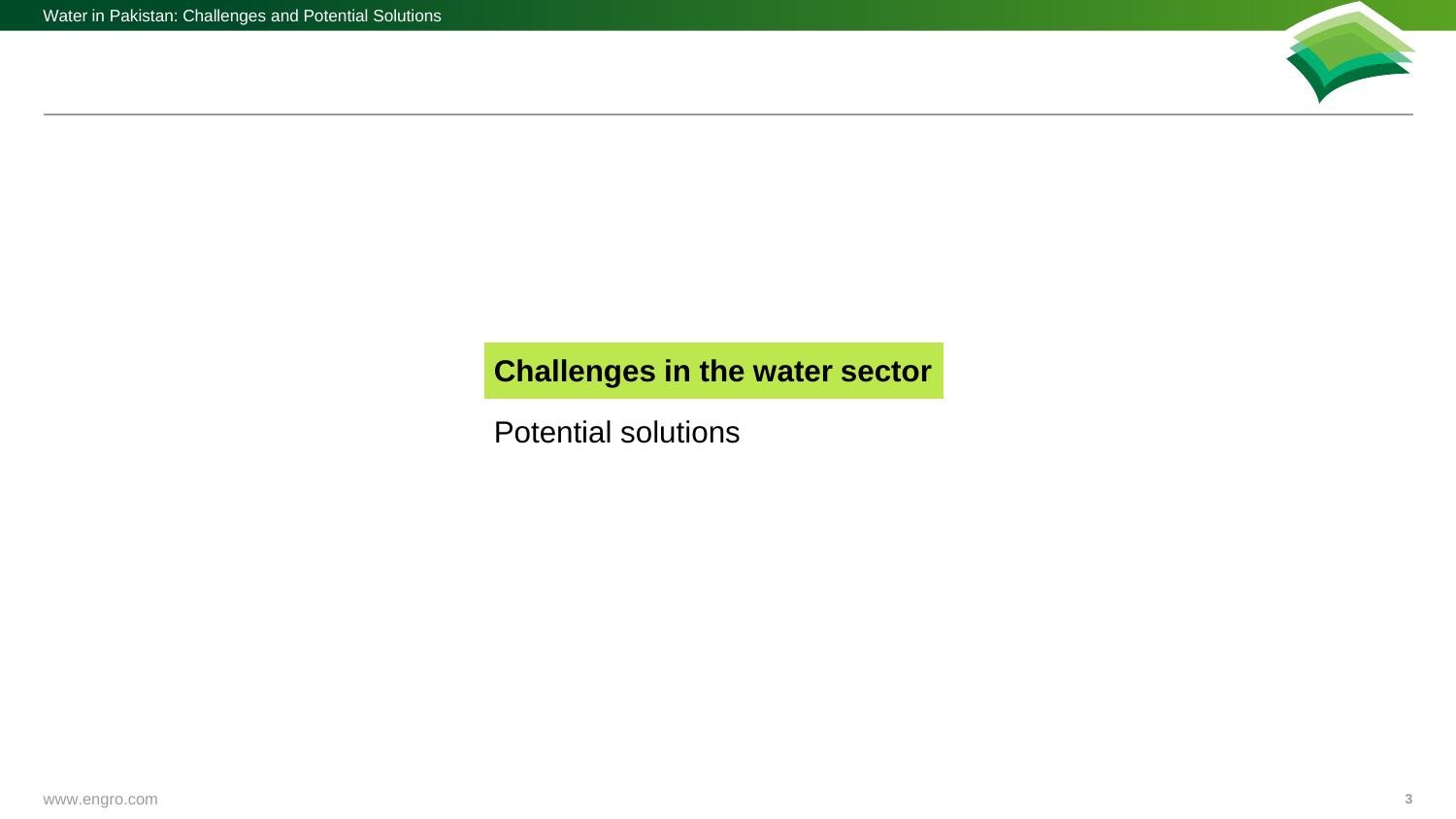#### **Three critical water-related issues in Pakistan are shortage, inefficiency, and quality**



# **20-30**

billions of gallons per day shortfall of water, equivalent to 15% of demand

## **Shortage Manufacture Inefficiency Cuality**



**8-10X**

higher agricultural valueadd per gallon of water in China and Korea vs. Pakistan



**>30%** of diseases in Pakistan due to contaminated water consumption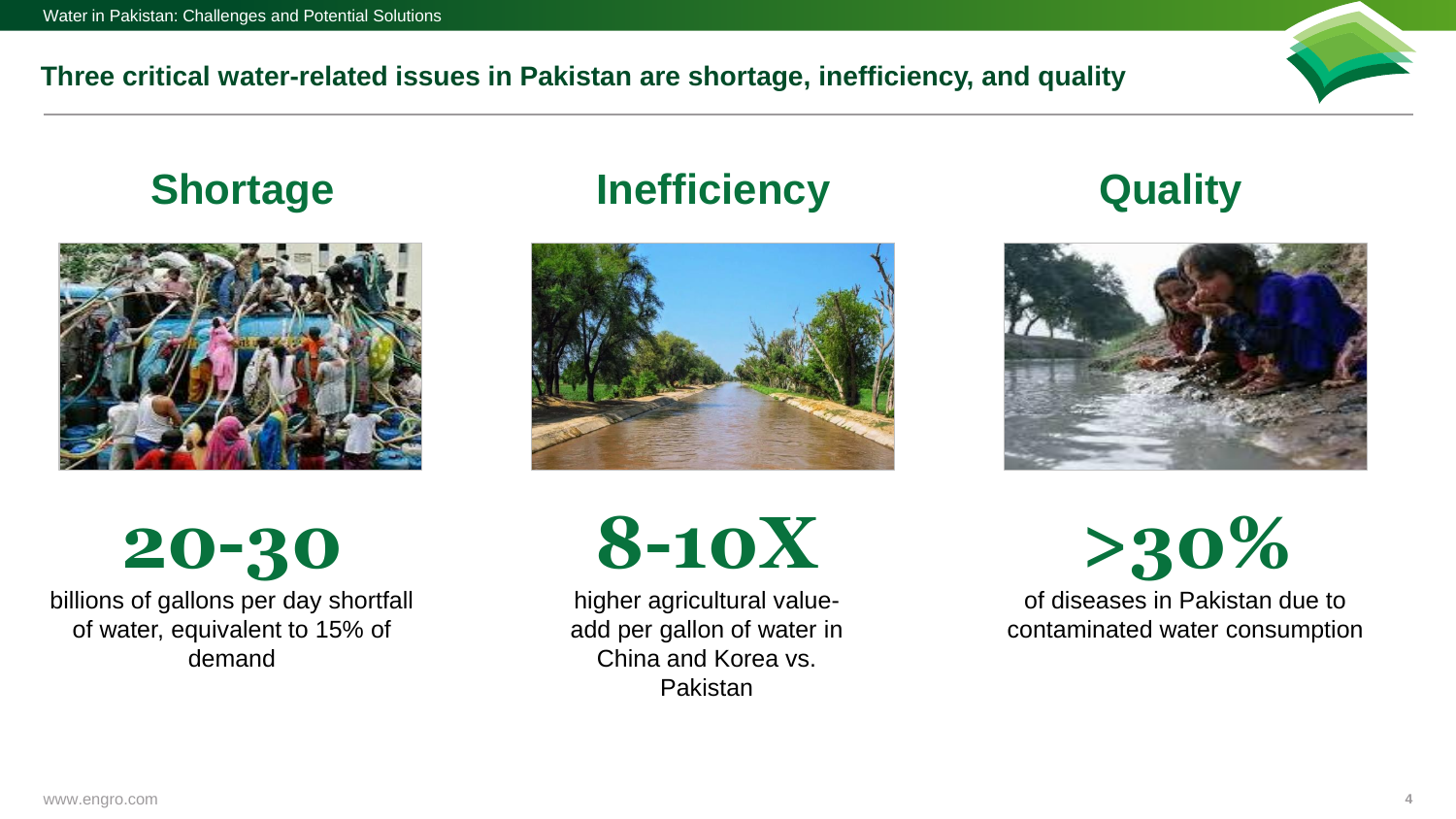#### **Pakistan's shortfall is 20-30 billion gallons per day, or ~15% of total demand**



www.engro.com 5 1 Water flows required to sustain freshwater and estuarine ecosystems and the human livelihoods and well being that depend on these ecosystems Source: Aquastat (FAO/UN), The Environment and Climate Change Outlook of Pakistan, Expert input, Press search

1. SHORTAGE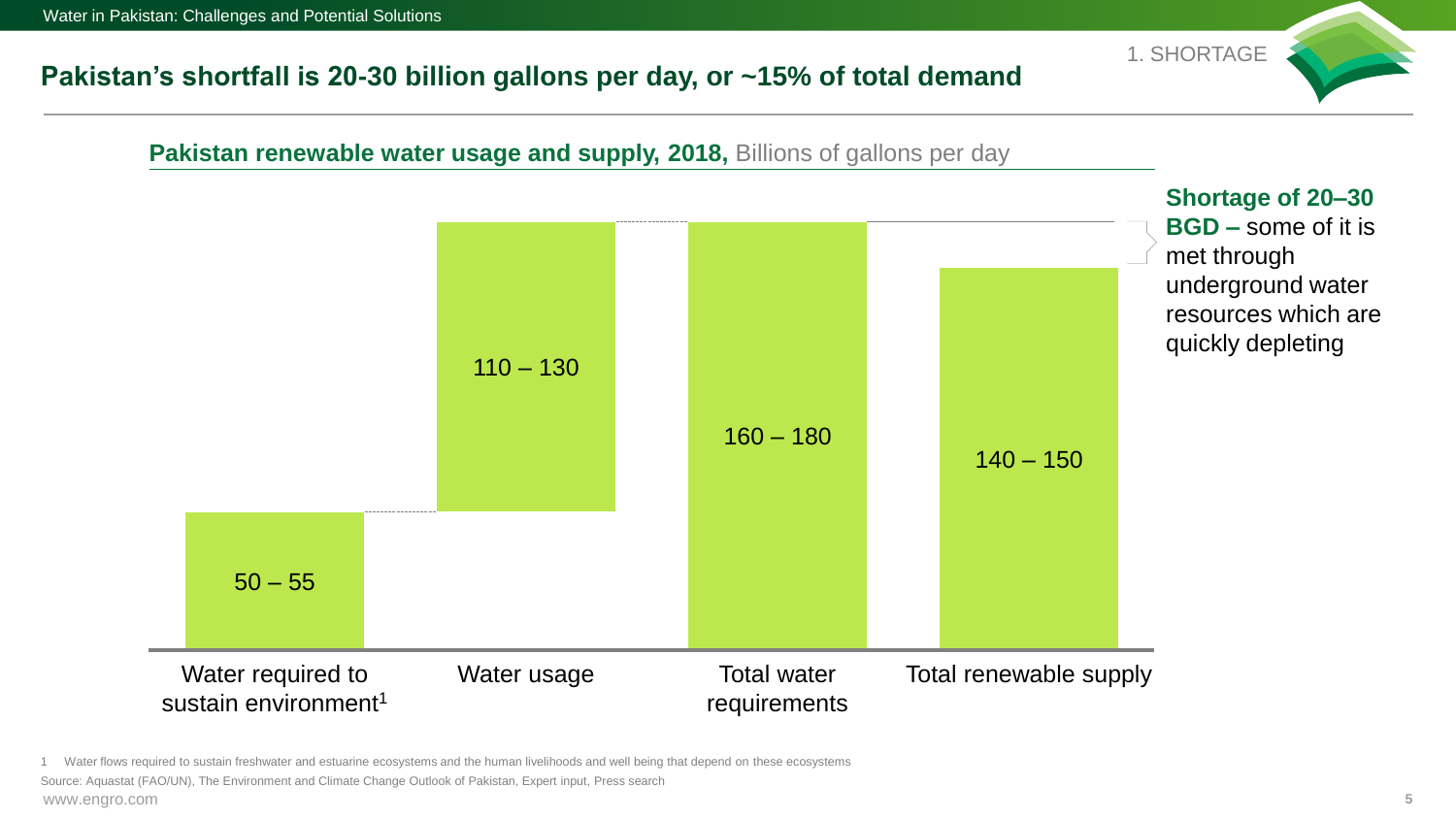### **Most cities meet municipal and industrial demand, except Karachi which faces a 40-50% deficit**



1 Unrestricted municipal demand is calculated based on water requirement of ~54 gallons per capita per day (benchmark based on United Nations guidelines, Safe Water organization guidelines & peer analysis)

- 2 Excludes supply to industries, supply through tankers, leakages and theft
- 3 ~10% of total municipal supply in Karachi is from other sources as per Household Integrated Survey 2013-14
- 4 Includes bores, hand pump, motorized pump, well, river/stream/canal and others

www.engro.com 6 Source: KWSB, WASA, Urban Unit; Household Integrated Economic Survey 2013-14, Expert input, Karachi Water And Sewerage Services Improvement Project, United Nations, Press search

1. SHORTAGE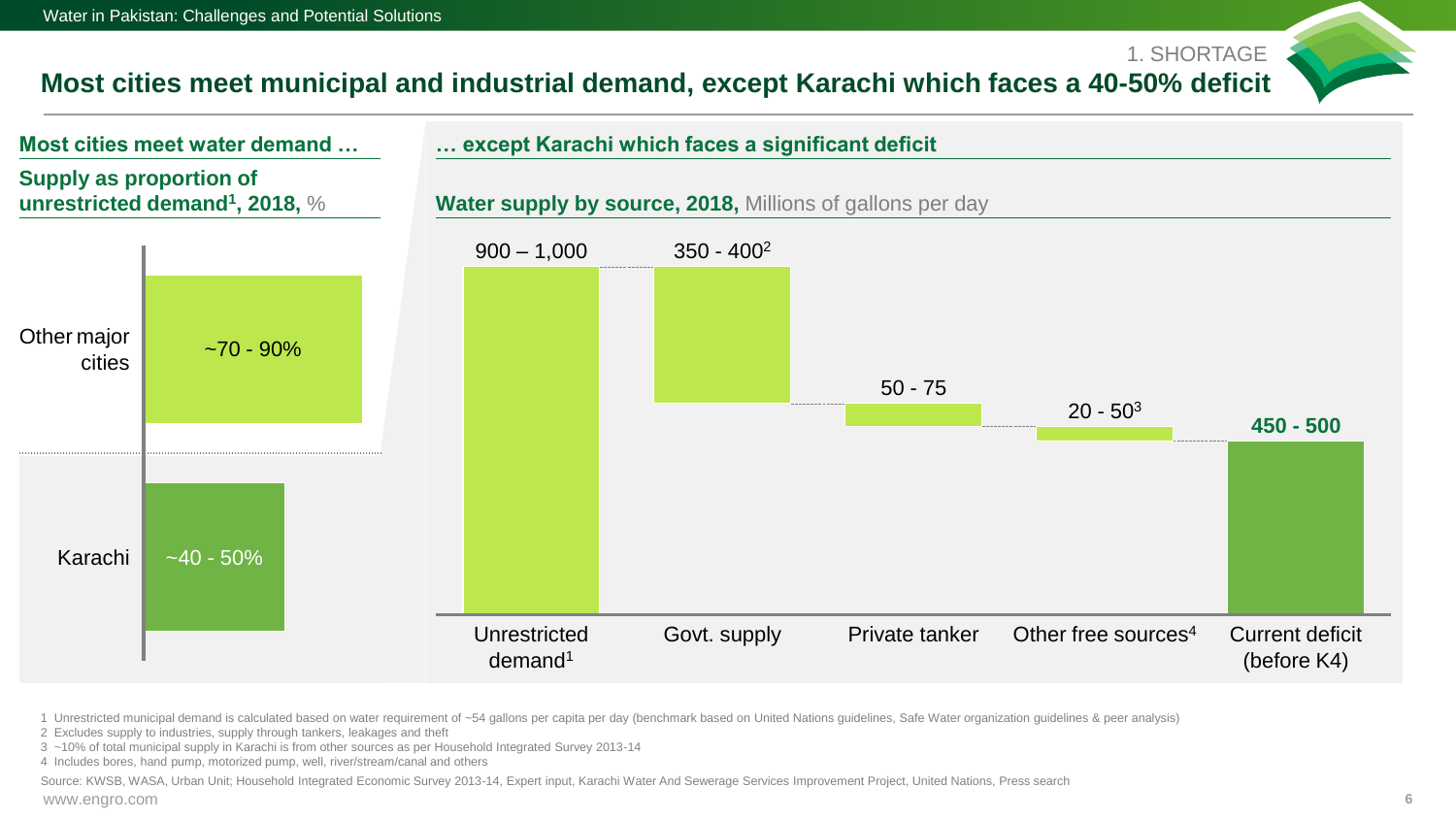#### **Water efficiency in other countries is up to 8-10X that of Pakistan**

2. INEFFICIENCY



www.engro.com 7 Source: FAO Progress on Water-use Efficiency (2018), Press search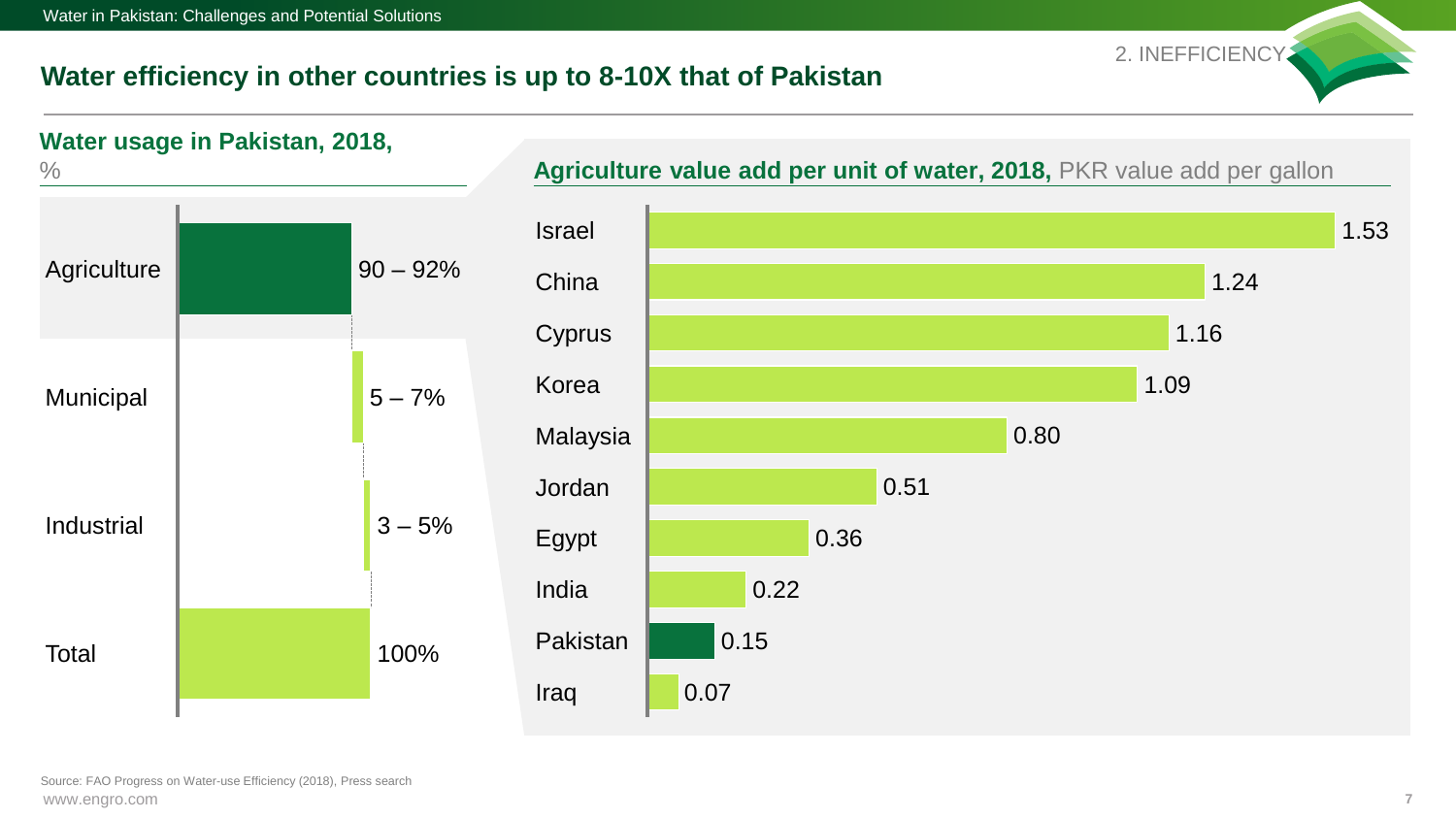## **Pakistan's poor water quality leads to thousands of deaths per annum**

#### **Impact of water quality by country, 2016,**

Deaths of due to diarrhea of children under age 5, per 1000 live births



▪ **30% of all diseases in Pakistan** are attributable to contaminated water

3. QUALITY

- **< 20% of** wastewater is properly treated
- Pakistan is 3rd **worst** in **diarrhea deaths** around the world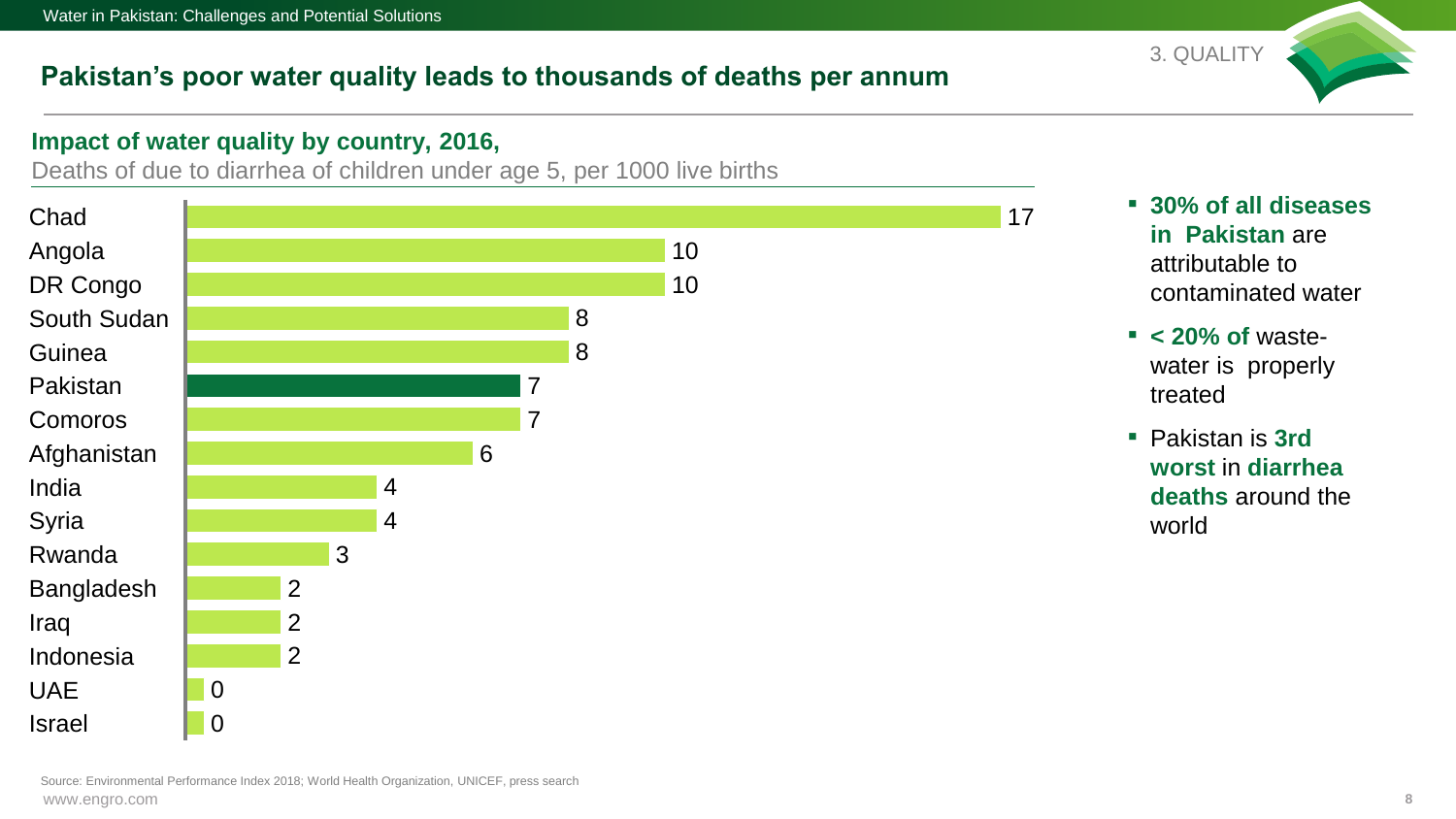

<span id="page-8-0"></span>[Challenges in the water sector](#page-2-0)

**Potential solutions**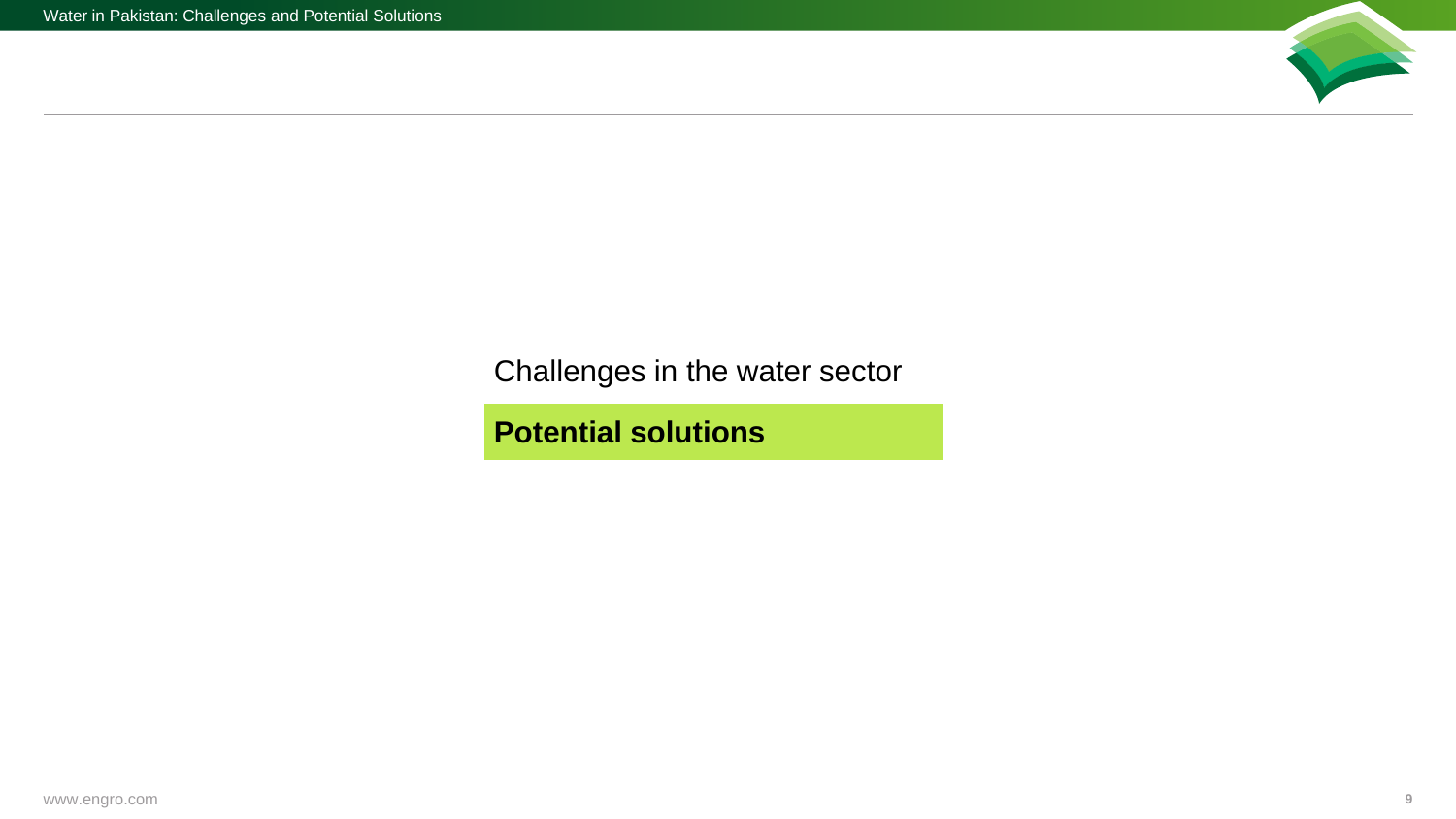**Some potential solutions to Pakistan's water issues are desalination, drip irrigation, water trading, and waste-water treatment**



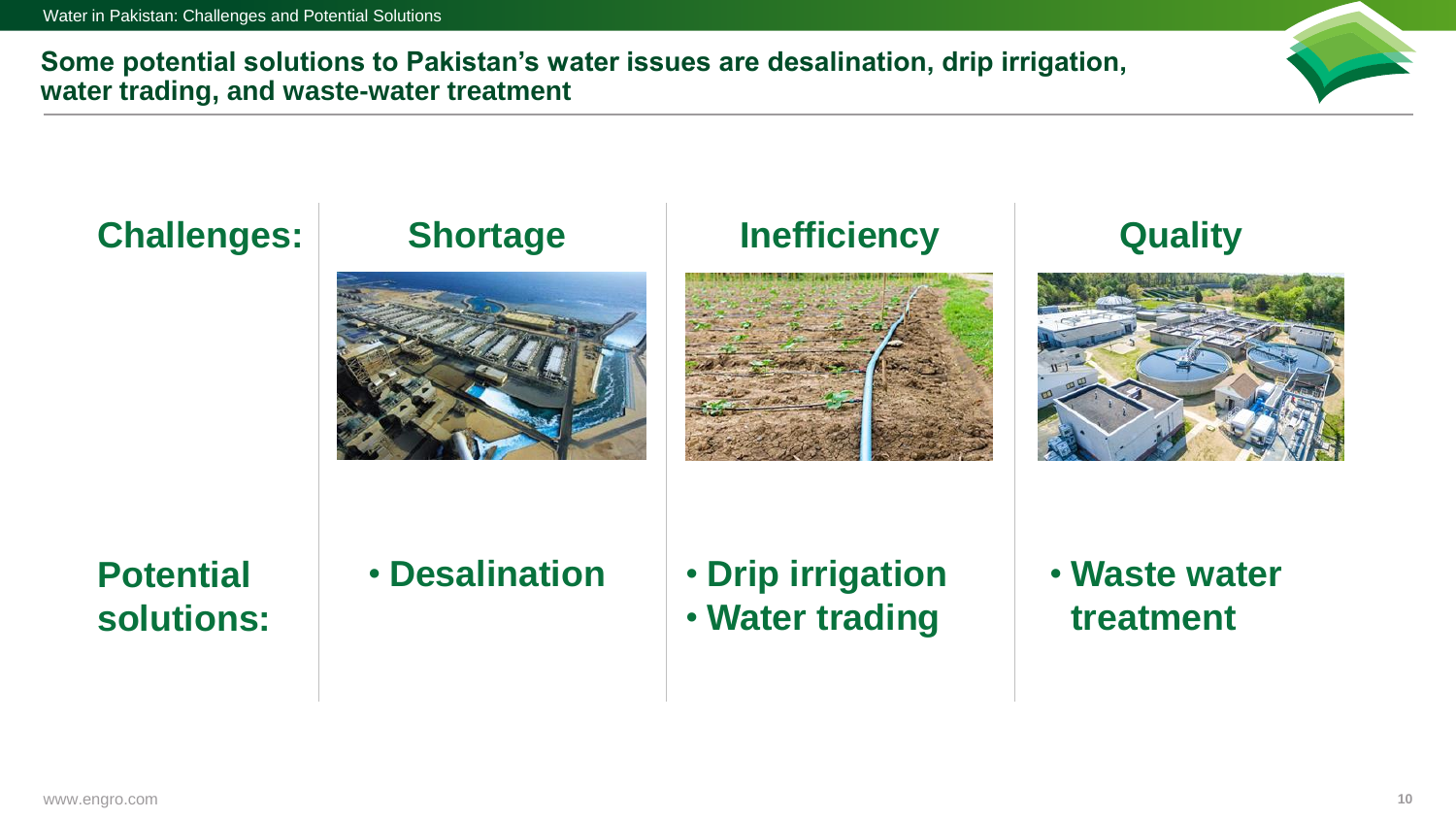#### **Providing desalinated water at scale will require government subsidy**



1 Weighted average cost of KWSB 2 Subsidized price for residential customers of KWSB

3 Based on net margin of 20%-25% on cost 4 Calculated based on price differential between current KWSB tariff and desalinated water price

www.engro.com 11 Source: Global Water Intelligence (GWI), expert input, World Bank, expert input, press search

1. SHORTAGE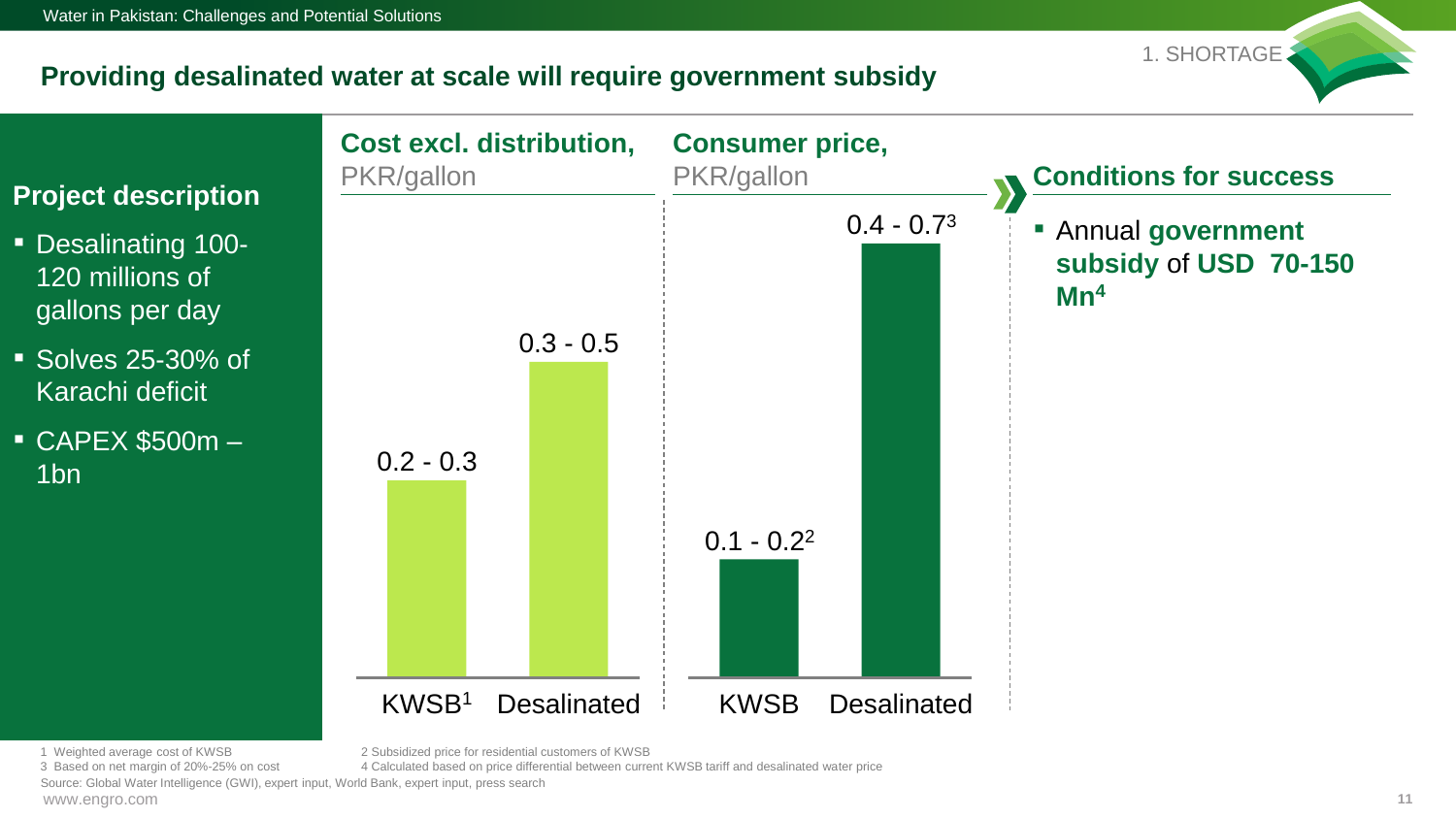#### **With government intervention, drip irrigation could make water usage much more efficient**

#### **Project description**

- $\blacksquare$  Manufacture & installation of **drip line irrigation equipment**
- Potential market<sup>1</sup> **~USD 8-13 Bn**

- Low water tariff **(~USD 1.3 / acre / year)**
- Cost of installing drip line irrigation **~USD 700 - 1200/acre**
- **Yield gains 20 - 60%<sup>2</sup>**
- Payback period **8-10 years**

#### **Current challenges Conditions for success**

▪ Government provides subsidies **(USD 4-8 Bn<sup>3</sup> )** to encourage adoption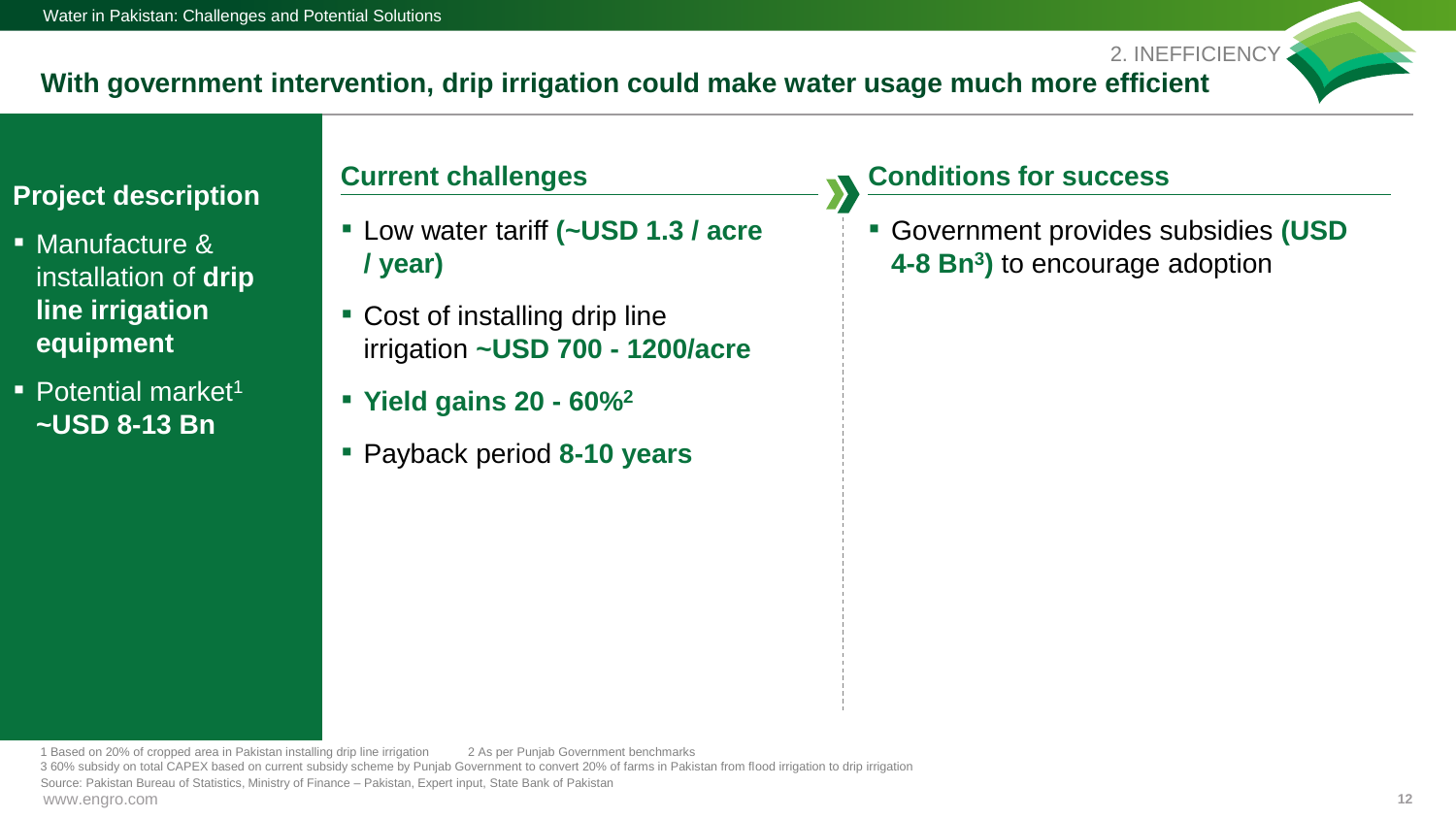## **Water trading could improve Pakistan's water efficiency, as it did in Australia**

#### **Australia Case Example**



• Water efficiency in agriculture improved by **2.5X**

2. INEFFICIENCY

1 Agriculture water consumption 2000: 15,000 GL 2018 12,150 GL Agriculture output 2000: USD 30.2 Bn 2018: USD 60 Bn

www.engro.com 13 Source: Australia Water Market Report, Australian Department of Agriculture, Press search

<sup>2</sup> Value of water market is between USD 1 -- 2 Bn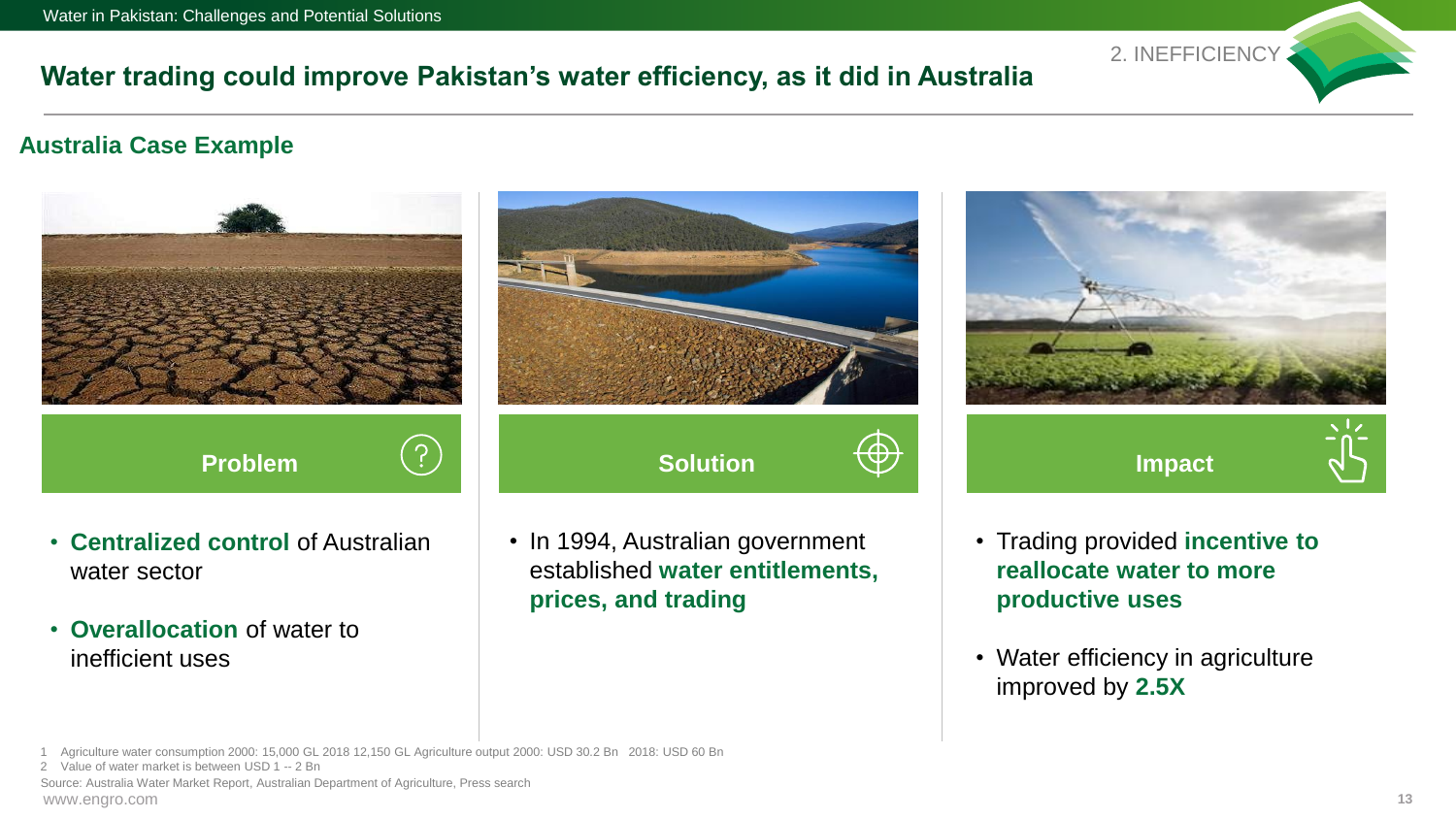#### **Wastewater plants require subsidies and/or regulatory support to be feasible**



#### **Project description**

- Wastewater treatment plant for municipal or industrial outflow
- Typical CAPEX of **USD 4-8 Mn / MGD**

# **Municipal**

**Industrial**

### **Conditions for success Case examples**

▪ **Government subsidy or DFI support** to make opportunity economically feasible, at current municipal water prices

**China**

**Government signed agreement with ADB<sup>2</sup>** to develop waste-water treatment plant in Tianjin

▪ **Enforcement of existing regulations**

**India**

Arulpuram Common Effluent Treatment Plant was developed after **TNPCB<sup>3</sup>** passed a **regulation** for bleaching and dyeing units to enforce **Zero Liquid Discharge (ZLD)**

www.engro.com 14 Source: Press Search; ADB website, Athena Infonomics; press search 1 Very high-level estimate. Includes net margins of 20%-25%. 2 Asian Development Bank 3 Tamil Nadu Pollution Control Board